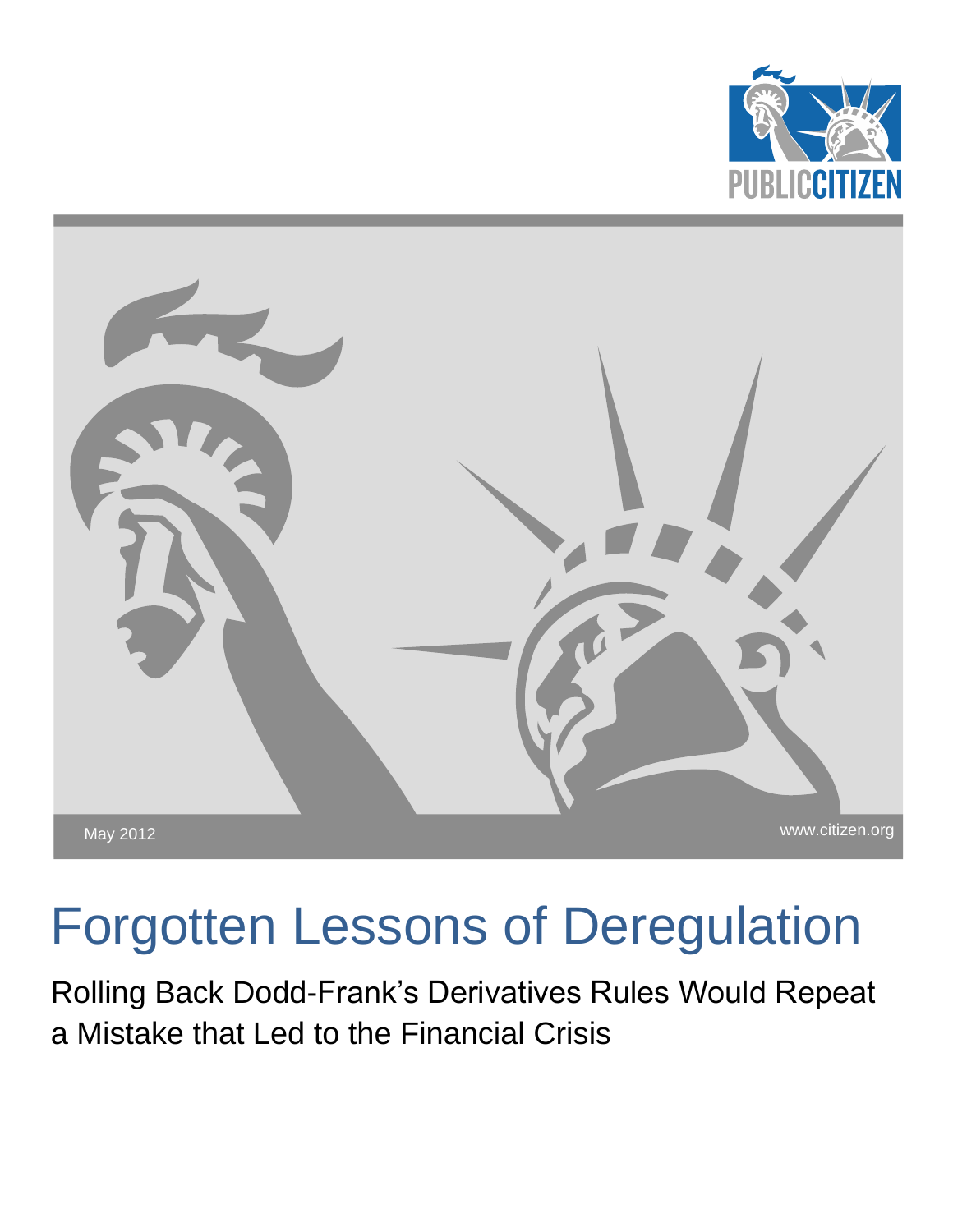#### **Acknowledgments**

This report was written by Taylor Lincoln, Research Director of Public Citizen's Congress Watch division. Congress Watch Financial Policy Advocate Bartlett Naylor provided expert advice. Congress Watch Director David Arkush edited the report.

#### **About Public Citizen**

Public Citizen is a national non-profit organization with more than 250,000 members and supporters. We represent consumer interests through lobbying, litigation, administrative advocacy, research, and public education on a broad range of issues including consumer rights in the marketplace, product safety, financial regulation, safe and affordable health care, campaign finance reform and government ethics, fair trade, climate change, and corporate and government accountability.



Public Citizen's Congress Watch 215 Pennsylvania Ave. S.E. Washington, D.C. 20003 P: 202-546-4996 F: 202-547-7392 [http://www.citizen.org](http://www.citizen.org/) © 2012 Public Citizen. All rights reserved.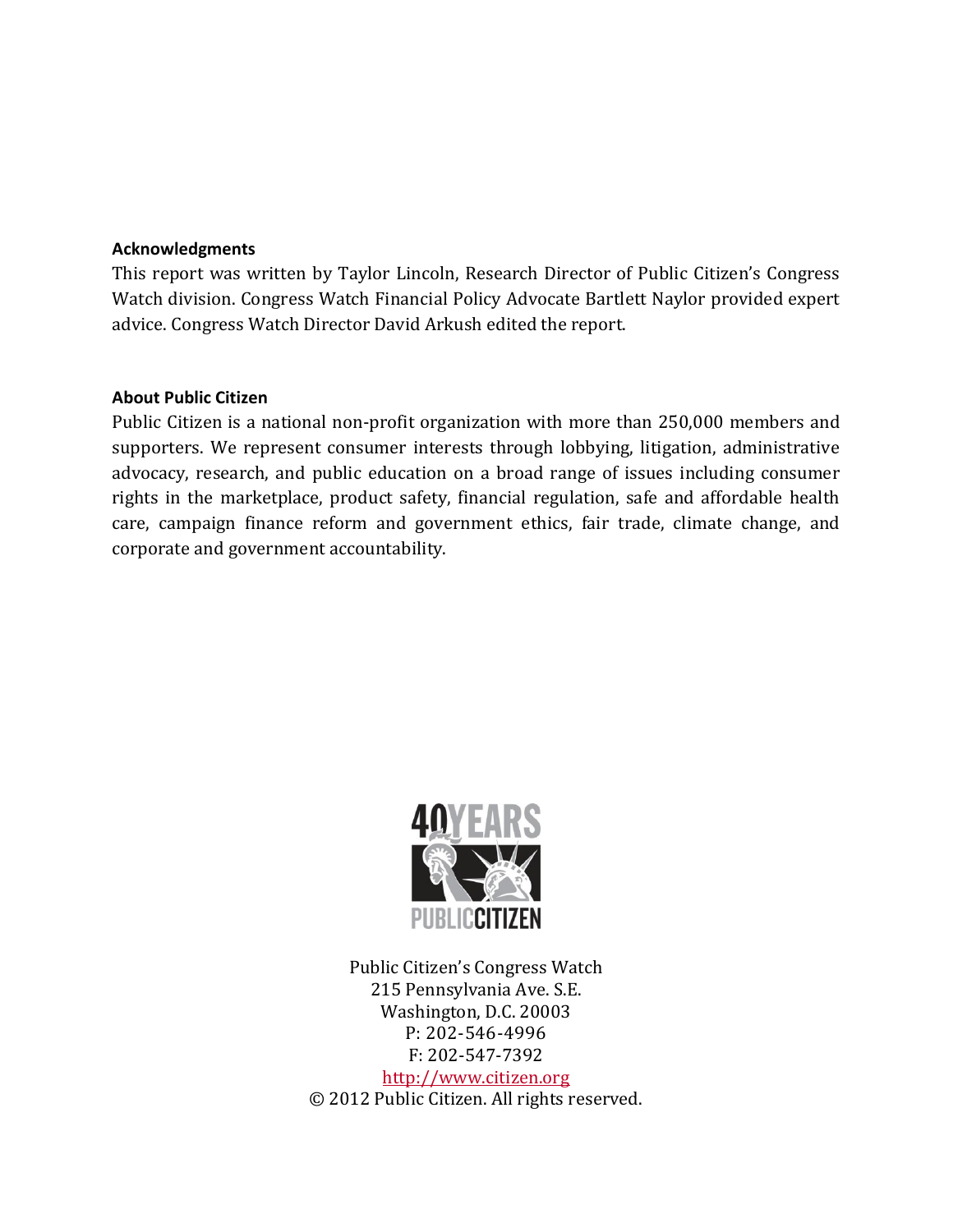"The sophisticated counterparties that use [over-thecounter] derivatives simply do not require the same protections under the [Commodities Exchange Act] as those required by retail investors."

*—President's Working Group on Financial Markets (1999), consisting of Federal Reserve Chairman Alan Greenspan, SEC Chairman Arthur Levitt, Treasury Secretary Lawrence Summers, and CFTC Chairman William J. Rainer*

lthough debate continues over some of the root causes of the 2008 financial crisis,  $\mathbf A$  lthough debate continues over some of the root causes of the 2008 financial crisis, there is little dispute that inadequate regulation of derivatives was a major contributor. In admissions of the sort not often heard in Washington, many of the policy makers who supported derivatives deregulation in the late 1990s now acknowledge that they were wrong. They include former President Bill Clinton, former Federal Reserve Chairman Alan Greenspan, and, with more nuance, two former Treasury secretaries.

In the first decade of the 2000s, derivatives issuers used their regulatory exemption to take enormous risks. Derivatives buyers, in turn, drew a false sense of security from the promises laid out in the contracts they purchased. This illusion of security spurred a lending binge that caused housing prices to soar. After the housing bubble burst, the inability of derivatives issuer American International Group (AIG) to make good on its obligations threatened to cause cataclysmic failures among financial institutions. This was largely responsible for prompting the federal government to authorize hundreds of billions of dollars in bailouts. The combination of the financial crisis and a devastated housing market caused a recession from which the nation has yet to recover.

The Dodd-Frank Wall Street Reform and Consumer Protection Act of 2010 addressed many of the shortcomings in derivatives oversight. But, now, at least nine bills are pending in Congress that would erode the derivatives' reforms in Dodd-Frank. Some of these bills seek to exempt large classes of derivatives trades from the law's requirements that such trades be transparent, guaranteed by centralized clearing organizations, and accompanied by adequate collateral. Other bills would impose additional burdens on agencies' ability to promulgate financial services regulations, including those regarding derivatives. Each of the seven derivatives bills introduced in the House of Representatives has at least been approved by a committee and three have passed the full House. [See Appendix] The push to roll back the reforms in Dodd-Frank comes amid news that JPMorganChase, the nation's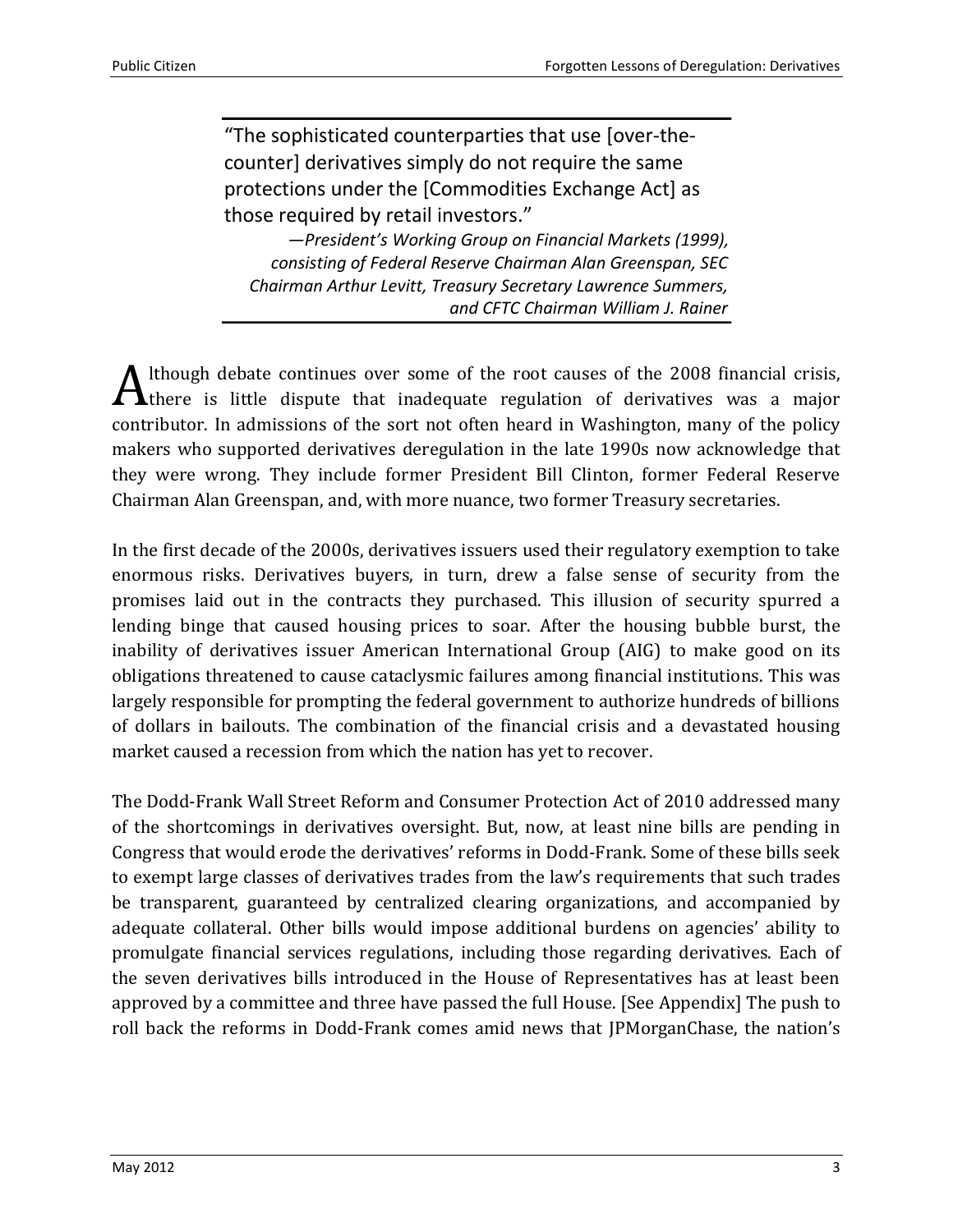largest bank, lost at least \$2.3 billion—and may eventually lose more than \$4 billion—from recent derivatives trades gone awry. 1

The effort to exclude certain derivatives trades from public oversight is reminiscent of the campaign to deregulate derivatives in the late 1990s. Americans should reject such appeals this time around.

#### **A. History: At the End of the Clinton Administration, the Federal Government Deregulated Financial Derivatives.**

Financial derivatives are instruments "that gain or lose value as some underlying rate, price, or other economic variable changes," according to a definition offered by the Congressional Research Service.<sup>2</sup> Although they are commonly tied to commodities, securities, interest rates, or currency values, derivatives can be based on almost anything, including stock prices, energy prices, or even the weather.<sup>3</sup> Derivatives have traditionally been used to manage risk.

A type of derivative called a swap was developed in the 1980s. Participants in swaps agreed to pay one or the other depending on the fluctuation of an underlying variable.<sup>4</sup> Swaps often performed the same economic function as traditional futures, in which a party agreed to buy a commodity or financial instrument on a specified date. <sup>5</sup> But in contrast to futures, which were traded on regulated exchanges and backed by centralized clearinghouses, swaps began as privately negotiated deals between counterparties and were traded on an unregulated "over the counter," or OTC, basis.<sup>6</sup> Unlike traders using regulated exchanges, the participants in over-the-counter trades relied on each another to make good on their deals.

<sup>1</sup> Dan Fitzpatrick and Gregory Zuckerman, *Three to Exit J.P. Morgan Drew, Others to Depart in Wake of Loss, Which Could Total More Than \$4 Billion*, THE WALL STREET JOURNAL (May 14, 2012)[, http://on.wsj.com/J49m82.](http://on.wsj.com/J49m82) <sup>2</sup> MARK JICKLING, CONGRESSIONAL RESEARCH SERVICE, THE COMMODITY FUTURES MODERNIZATION ACT (2003), [http://bit.ly/JdYBeK.](http://bit.ly/JdYBeK)

<sup>3</sup> *See, e.g.*, Bank for International Settlements (BIS), *Semiannual OTC Derivatives Statistics at End-June 2011* (Nov. 2011)[, http://bit.ly/3ijsbH.](http://bit.ly/3ijsbH)

<sup>4</sup> The Commodity Future Trading Commission defined swaps as "an agreement between two parties to exchange a series of cash flows measured by different interest rates, exchanges rates, or prices with payment calculated by reference to a principal base (notional amount)."

<sup>5</sup> For discussion of the similarities of swaps and futures, *see* MARK JICKLING, CONGRESSIONAL RESEARCH SERVICE, THE COMMODITY FUTURES MODERNIZATION ACT (2003) (Swaps "serve the same economic purposes and are often interchangeable" with futures) and Michael Greenberger, *Derivatives in the Crisis and Financial Reform* in THE POLITICAL ECONOMY OF FINANCIAL CRISES 4 (Gerald Epstein & Martin Wolfson eds., Oxford University Handbook, forthcoming[\) http://bit.ly/yVxUxX](http://bit.ly/yVxUxX) ("Swaps contained all the features of a futures contract.").

<sup>6</sup> *See*, *e.g.*, GENERAL ACCOUNTING OFFICE, THE COMMODITY EXCHANGE ACT, LEGAL AND REGULATORY ISSUES REMAIN 1 (April 1997)[, http://1.usa.gov/JbO9tp.](http://1.usa.gov/JbO9tp)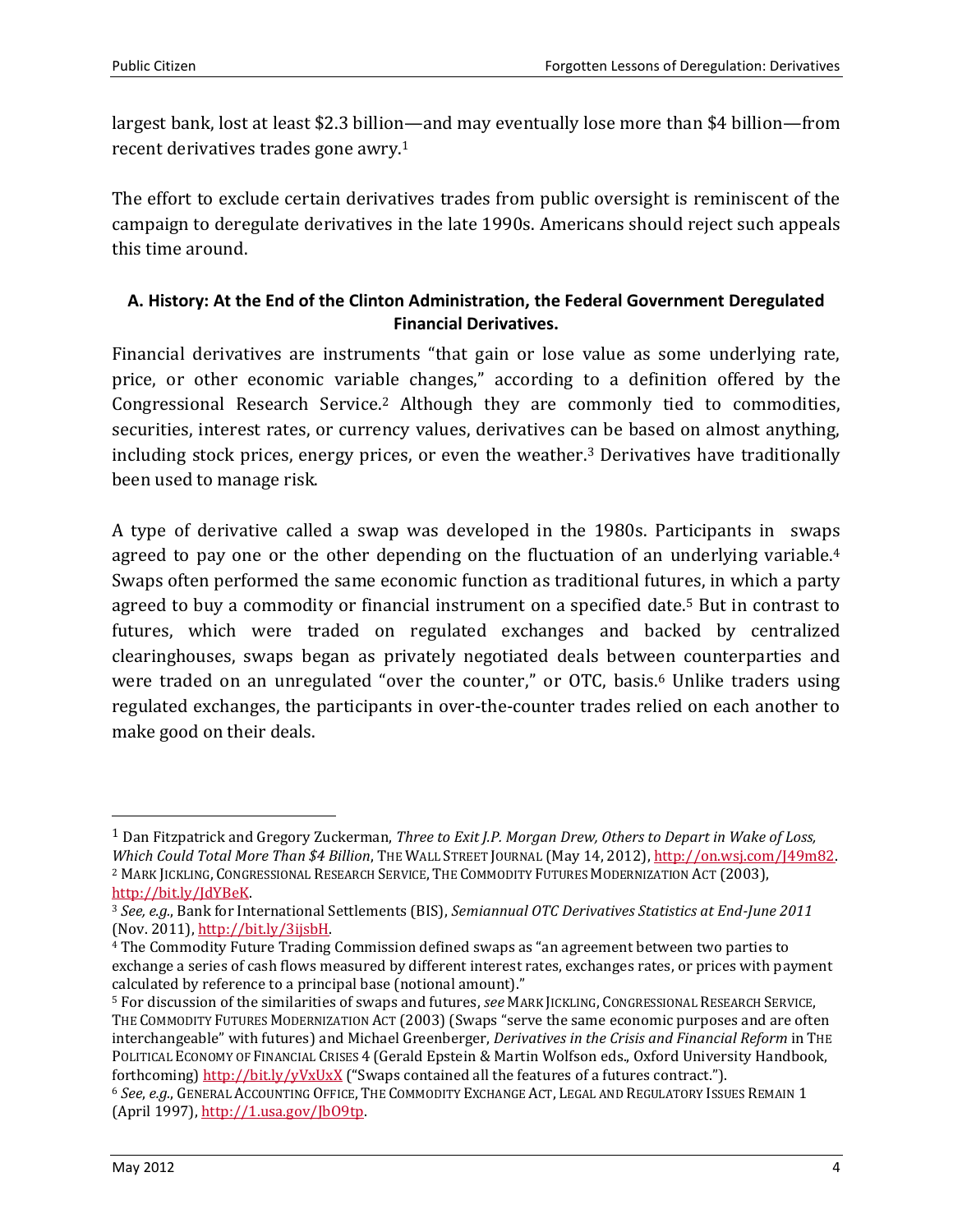The absence of transparency in over-the-counter trading allowed swaps dealers to command more favorable prices. Trading over the counter also enabled dealers to dodge the licensing and margin requirements imposed by regulated exchanges. But because swaps were similar to futures, they were potentially in violation of the CEA's exchangetrading requirement. This left open the possibility that a court would refuse to enforce a swap if a counterparty questioned its legality.<sup>7</sup> Consequently, swaps dealers sought an exemption to the exchange-trading requirement that would give them legal certainty.<sup>8</sup>

The Commodity Futures Trading Commission (CFTC) in 1989 provided an exemption to the exchange-trading requirement for swaps that were individually negotiated and not marketed to the public. But doubt existed over the CFTC's permission under the CEA to offer this assurance. Congress subsequently granted the CFTC such authority. In 1993, the CFTC stipulated that non-standardized swaps negotiated between two parties would be exempt from the exchange-trading requirement.<sup>9</sup>

Still, questions remained over the legality of many over-the-counter swaps. By the mid-1990s, swaps were becoming increasingly standardized, largely due to master agreements provided by the International Swaps Dealers Association (now the International Swaps and Derivatives Association). <sup>10</sup> "OTC derivatives were now so … standardized that they could be traded electronically on a multilateral basis, thereby exhibiting all of the trading characteristics of traditional exchange traded standardized futures contracts," University of Maryland law professor Michael Greenberger testified to the congressionally appointed Financial Crisis Inquiry Commission (FCIC) in 2010. <sup>11</sup> Greenberger served as director of the CFTC's Division of Trading and Markets in the late 1990s, when questions over regulation of derivatives hung in the balance.

Such standardization raised the prospect that many contracts trading over-the-counter did not meet the terms of the CFTC-issued exemption from the exchange-trading requirement and, thus, could be disallowed.<sup>12</sup> Meanwhile, over-the-counter trading of swaps and other derivatives was soaring. The notional value of over-the-counter derivatives contracts tripled from 1994 to 1997, to more than \$28.7 trillion. 13

<sup>7</sup> Michael Greenberger, *Derivatives in the Crisis and Financial Reform* in THE POLITICAL ECONOMY OF FINANCIAL CRISES 4 (Gerald Epstein & Martin Wolfson eds., Oxford University Handbook, forthcoming) <http://bit.ly/yVxUxX> [Hereinafter DERIVATIVES IN THE CRISIS]

<sup>8</sup> *Id.*

<sup>9</sup> *Id*.

<sup>10</sup> *Id.*

<sup>11</sup> Testimony of Michael Greenberger to the Financial Crisis Inquiry Commission (June 30, 2010).

<sup>12</sup> DERIVATIVES IN THE CRISIS, at 5-6.

<sup>13</sup> *Commodity Futures Trading Commission, Concept Release CFR Parts 34 and 35, Over-the-Counter Derivatives*, 63 Fed. Reg. 26114, 26115 (issued May 6, 1998) [Hereinafter CONCEPT RELEASE]. Notional value refers to the target price underlying asset to which a derivative is pegged. For instance a barrel of oil may have a notional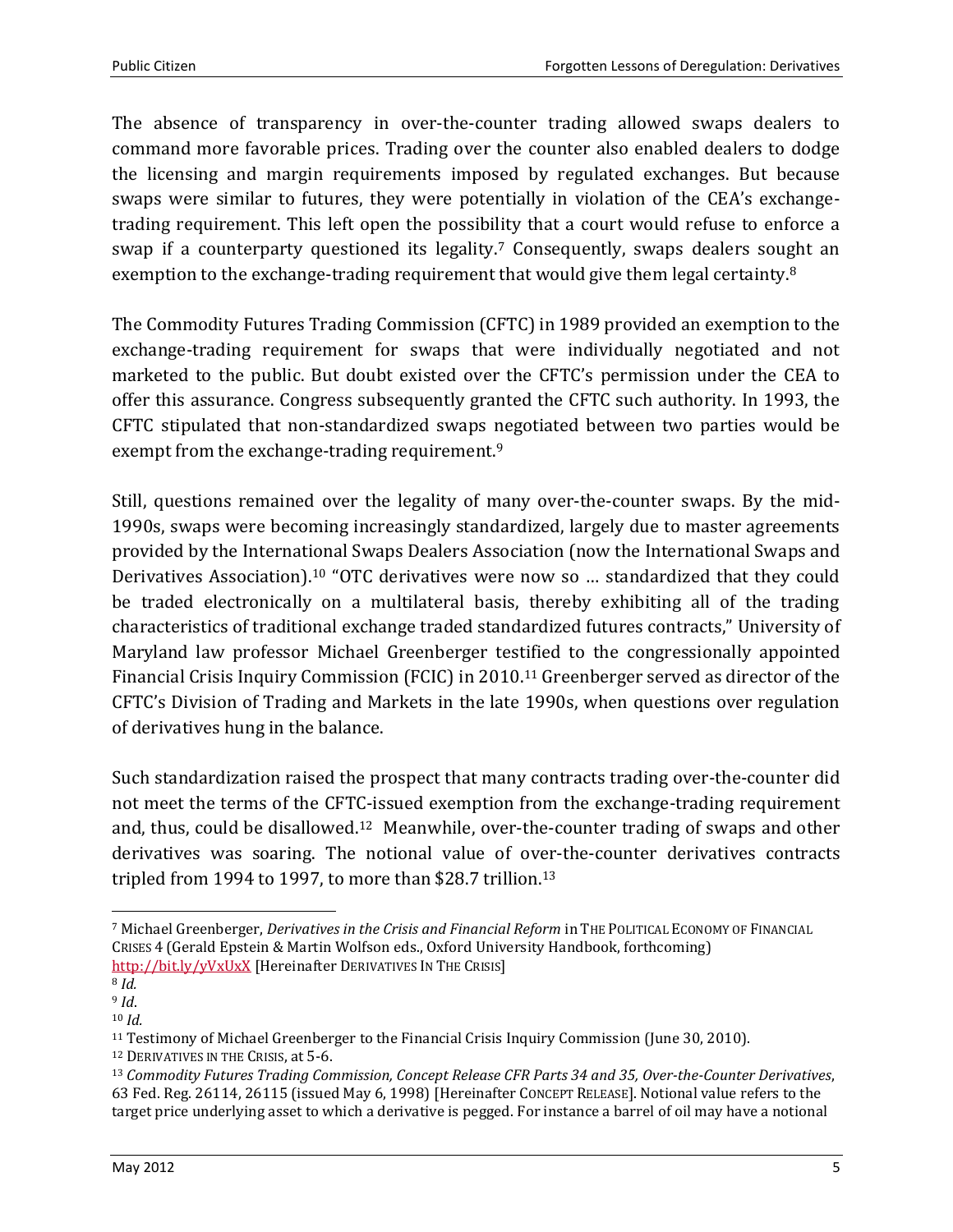"I have 13 bankers in my office and they say if you go forward with this, you will cause the worst financial crisis since World War II*.*"

—*Assistant Secretary of Treasury Lawrence Summers to CFTC Chairman Brooksley Born on Born's plan to consider increasing regulation of derivatives (1998)*

Instances of investors experiencing wholly unexpected losses in over-the-counter derivatives trades also were increasing. Many such losses were suffered by ostensibly sophisticated investors who did not grasp derivatives' complexity.<sup>14</sup> Most prominently, Orange County, Calif., lost \$1.5 billion in derivative investments in 1994 and was forced to file for bankruptcy. Merrill Lynch, which sold the derivatives to the county, eventually paid \$400 million to settle claims that it provided deceptive information.<sup>15</sup> Several other large institutions suffered significant losses in derivatives during the 1990s. In many cases, they were able to recoup part of their losses in litigation against the firms that guided them in their investments.<sup>16</sup>

The rising volume of over-the-counter derivatives trades coupled with lingering doubts over their legality created political tension. CFTC Chairman Brooksley Born favored increasing regulation. Industry instead sought a guarantee that derivatives traded over the counter would be excluded from regulation.

Early in 1998, Born contemplated issuing a request for comments on whether the regulatory system for financial derivatives should be altered. She received a telephone call from Lawrence Summers, who was then an assistant secretary of Treasury. "I have 13 bankers in my office and they say if you go forward with this, you will cause the worst financial crisis since World War II," Summers reportedly said. 17

value of \$100. The potential payments for those trading a derivative pegged to the price of a barrel of oil would be the fluctuation between \$100 and its actual price.

<sup>14</sup> *Id.*

<sup>15</sup> E. Scott Reckard and Michael Wagner, *Merrill Lynch to Pay \$400 Million to Orange County*, THE LOS ANGELES TIMES (June 03, 1998).

<sup>16</sup> CONCEPT RELEASE, at 26115. In footnote 6 of the Concept Release, the CFTC cited a study listing 22 examples of significant losses in financial derivatives transactions and made reference to a 1997 GAO study that identified 360 substantial losses suffered by end-users.

<sup>17</sup> Manuel Roig-Franzia, *Credit Crisis Cassandra: Brooksley Born's Unheeded Warning Is a Rueful Echo 10 Years On*, WASHINGTON POST (May 26, 2009), [http://wapo.st/QIK9f.](http://wapo.st/QIK9f)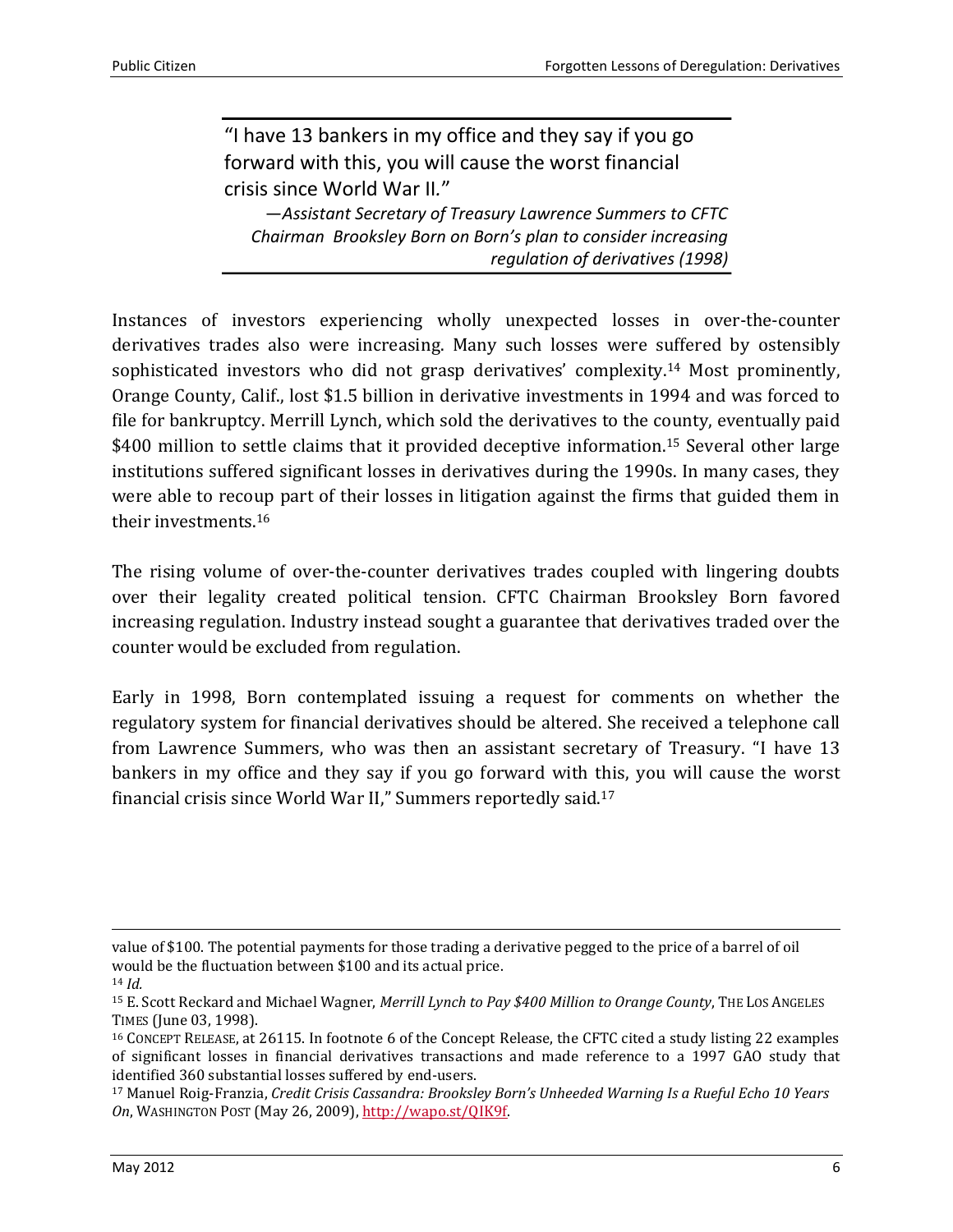"Diversity within the financial sector provides insurance against a financial problem turning into economy-wide distress."

—*Federal Reserve Chairman Alan Greenspan (1999)*

Born proceeded nonetheless. In May 1998, the CFTC issued a "concept release" seeking comment on whether to alter its largely hands-off approach to financial derivatives trading. The release noted that the over-the-counter derivatives market had experienced "explosive growth" in recent years, with increasing reports of losses, many by investors who did not understand the risks that they were taking. 18

"Accordingly," the release stated, "the Commission believes it is appropriate at this time to consider whether any modifications … are needed to enhance the fairness, financial integrity, and efficiency of this market."<sup>19</sup>

Born's release was the opening volley in a highly public debate that she would lose in the halls of Washington, D.C., but ultimately win in the eyes of history. On the same day that the CFTC published its concept release, Greenspan, Treasury Secretary Robert Rubin, and Securities and Exchange Commission Chairman Arthur Levitt Jr. issued a joint statement expressing "grave concerns about this action and its possible consequences."<sup>20</sup>

"We seriously question the scope of the CFTC's jurisdiction in this area and we are very concerned about reports that the CFTC's action may increase the legal uncertainties concerning certain types of OTC derivatives," the three wrote. <sup>21</sup> Greenspan, Rubin and Levitt began pushing for legislation that would impose a moratorium on the CFTC's permission merely to consider changing regulation of derivatives. <sup>22</sup>

The collapse of Long-Term Capital Management in September of that year strengthened Born's case. Long-Term was a hedge fund that had used just \$2.2 billion of underlying capital to make \$1.25 trillion of investments in derivatives. <sup>23</sup> Turmoil in Russia had roiled the market in ways that Long-Term could not survive. The potential cascading effects of Long-Term's impending losses prompted the New York Federal Reserve to broker a deal

<sup>18</sup> CONCEPT RELEASE, at 26119.

<sup>19</sup> *Id*.

<sup>20</sup> Timothy L. O'Brien, *A Federal Turf War Over Derivatives Control*, THE NEW YORK TIMES (May 8, 1998). <sup>21</sup> *Id*.

<sup>22</sup> *Senate Temporarily Blocks New Rules on Derivative Securities*, THE NEW YORK TIMES (Oct. 7, 1998).

<sup>23</sup> Joseph Kahn and Peter Truell, *Troubled Investment Fund's Bets Now Estimated at \$1.25 Trillion*

THE NEW YORK TIMES (Sept. 26, 1998).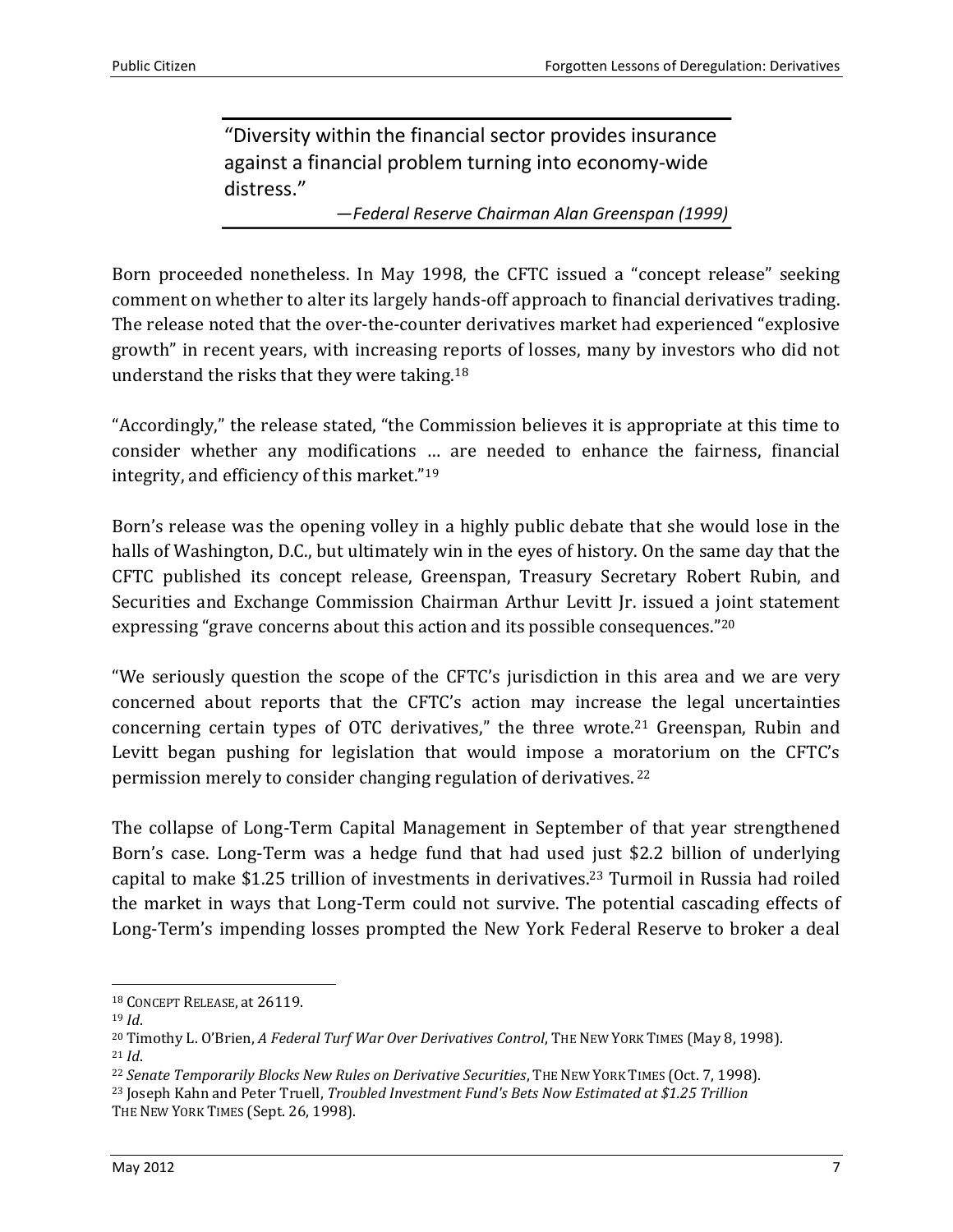whereby a consortium of banks bailed out the fund.<sup>24</sup> The banks infused \$3.6 billion in capital in exchange for 90 percent of Long-Terms' stock to avert disaster. 25

Born said in House testimony that the episode "should serve as a wake-up call about the unknown risks in the over-the-counter derivatives market."<sup>26</sup> But lawmakers did not heed the alarm. Instead, they imposed a six-month moratorium on the CFTC's permission to work on derivatives regulation. 27

Some even took reassurance from the Long-Term episode. Greenspan, for instance, said it confirmed his "spare tire" theory that "diversity within the financial sector provides insurance against a financial problem turning into economy-wide distress." $^{28}$ 

Greenspan continued to champion deregulation of derivatives unabashedly. "By far the most significant event in finance during the past decade has been the extraordinary development and expansion of financial derivatives," Greenspan said in a March 1999 speech. "The fact that the [over-the-counter] markets function quite effectively without the benefits of [CFTC regulation] provides a strong argument for development of a less burdensome regime for exchange-traded financial derivatives."<sup>29</sup>

Born announced her plan to resign in January 1999 and left office in April.<sup>30</sup> In November of that year, the President's Working Group on Financial Markets—consisting of William J. Rainer (Born's replacement as chairman of the CFTC), Summers (who had become secretary of the Treasury), Greenspan and Levitt—issued a report calling for deregulation of the over-the-counter derivatives market to provide "legal certainty" that various activities were exempt from regulation under the CEA. "The sophisticated counterparties

<sup>&</sup>lt;sup>24</sup> Gretchen Morgenson, *Seeing a Fund as Too Big to Fail, New York Fed Assists Its Bailout, THE NEW YORK TIMES* (SEPT. 24, 1998) and Joseph Kahn and Peter Truell, *Troubled Investment Fund's Bets Now Estimated at \$1.25 Trillion*, THE NEW YORK TIMES (Sept. 26, 1998). The General Accounting Office would conclude two years later that the actions by the New York Federal Reserve set a dangerous precedent: "Although no federal money was committed to the recapitalization, FRBNY's intervention raised concerns among some market observers that it could create moral hazard by encouraging other large institutions to assume greater risks, in the belief that the Federal Reserve would intervene to avoid potential future market disruptions." GENERAL ACCOUNTING OFFICE, RESPONSES TO QUESTIONS CONCERNING LONG-TERM CAPITAL MANAGEMENT AND RELATED EVENTS 2 (Feb. 23, 2000), [http://1.usa.gov/r9dW0D.](http://1.usa.gov/r9dW0D)

<sup>25</sup> FCIC REPORT, at 57.

<sup>26</sup> Manuel Roig-Franzia, *Credit Crisis Cassandra: Brooksley Born's Unheeded Warning Is a Rueful Echo 10 Years On*, WASHINGTON POST (May 26, 2009), [http://wapo.st/QIK9f.](http://wapo.st/QIK9f)

<sup>27</sup> *Senate Temporarily Blocks New Rules on Derivative Securities*, THE NEW YORK TIMES (Oct. 7, 1998). <sup>28</sup> FCIC REPORT, at 58.

<sup>29</sup> *Id.*, at 48.

<sup>30</sup> Press Release, Commodity Futures Trading Commission, Chairperson Brooksley Born Announces Her Intention Not to Seek Reappointment to a Second Term (Jan. 19, 1999)[, http://1.usa.gov/w3bHcr](http://1.usa.gov/w3bHcr) and Manuel Roig-Franzia, *Credit Crisis Cassandra: Brooksley Born's Unheeded Warning Is a Rueful Echo 10 Years On*, WASHINGTON POST (May 26, 2009)[, http://wapo.st/QIK9f.](http://wapo.st/QIK9f)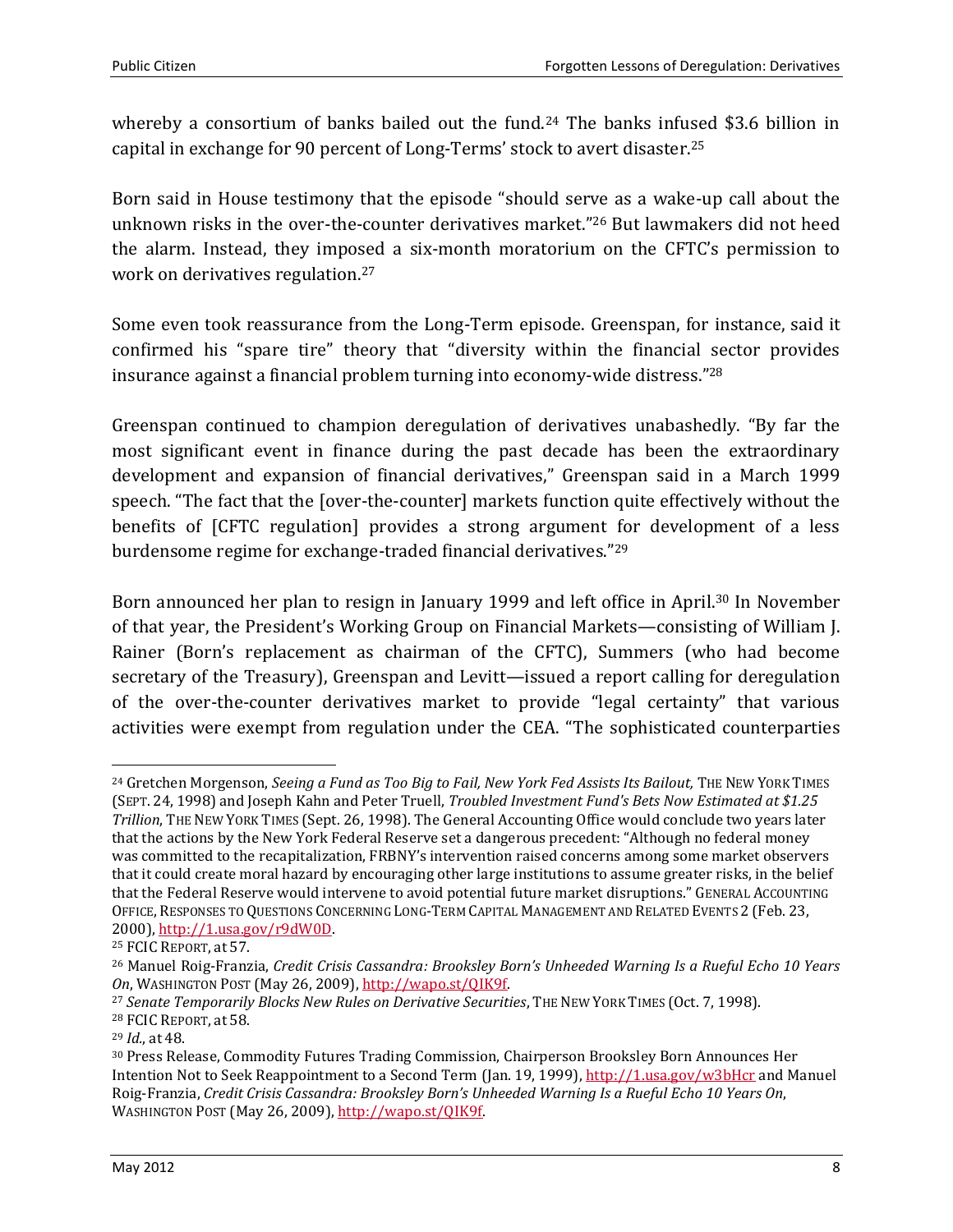that use OTC derivatives simply do not require the same protections under the CEA as those required by retail investors," the report said.<sup>31</sup>

In December 2000, at the end of the Clinton administration, Congress passed the Commodity Futures Modernization Act (CFMA), which almost fully deregulated OTC derivatives trades. The law exempted contract participants with at least \$10 million in assets (signifying that they were sophisticated investors) from exchange trading requirements. The law also preempted state laws that might have otherwise prohibited trades that amounted to gambling.<sup>32</sup> President Clinton signed the bill.

Thus, the "multi-trillion dollar OTC derivatives market was removed from almost all pertinent federal and state enforcement to which trading markets had been subject since the New Deal," Greenberger wrote in 2011. "In effect, almost no law applied to this market" after passage of the CFMA." 33

#### **B. In the Absence of Regulation, the Derivatives Market Pushed the Financial System to the Brink of Collapse.**

Over-the-counter derivatives trading grew dramatically in the years following passage of the CFMA. The notional value of such trades, according to the FCIC, increased from \$95.2 trillion in 2000 to \$672.2 trillion in 2008—a more than seven-fold increase.<sup>34</sup> By contrast, the entire world's assets in 2008 added up to only \$178 trillion, according to the McKinsey Global Institute.<sup>35</sup>

It was possible for the value of derivatives trades to dwarf the entire world's wealth in part because multiple derivative positions could to be taken on the same underlying asset including by people who didn't even own or agree to buy the asset. This would prove particularly disastrous in the case of credit default swaps, a type of derivative that J.P. Morgan & Co. pioneered in the early 1990s and which insurance company American International Group Inc. (AIG) began selling in about 1998. <sup>36</sup> Credit default swaps "insured" securities, such as collateralized debt obligations (CDOs), which consisted of bundled securities, often including bundled subprime mortgages.

<sup>31</sup> PRESIDENT'S WORKING GROUP ON FINANCIAL MARKETS, REPORT OF THE PRESIDENT'S WORKING GROUP ON FINANCIAL MARKETS 16 (NOVEMBER 1999).

<sup>32</sup> DERIVATIVES IN THE CRISIS, at 52.

<sup>33</sup> *Id.*, at 10.

<sup>34</sup> FCIC REPORT, at 48.

<sup>35</sup> MCKINSEY GLOBAL INSTITUTE, GLOBAL CAPITAL MARKETS: ENTERING A NEW ERA (SEPTEMBER 2009), [http://bit.ly/yRPfB2.](http://bit.ly/yRPfB2)

<sup>36</sup> John Lanchester, *Outsmarted: High Finance vs. Human Nature*, THE NEW YORKER (June 1, 2009), <http://nyr.kr/KpGeWM> and Carrick Mollenkamp, Serena Ng, Liam Pleven and Randall Smith, *Behind AIG's Fall, Risk Models Failed to Pass Real-World Test,* THE WALL STREET JOURNAL (Oct.31, 2008).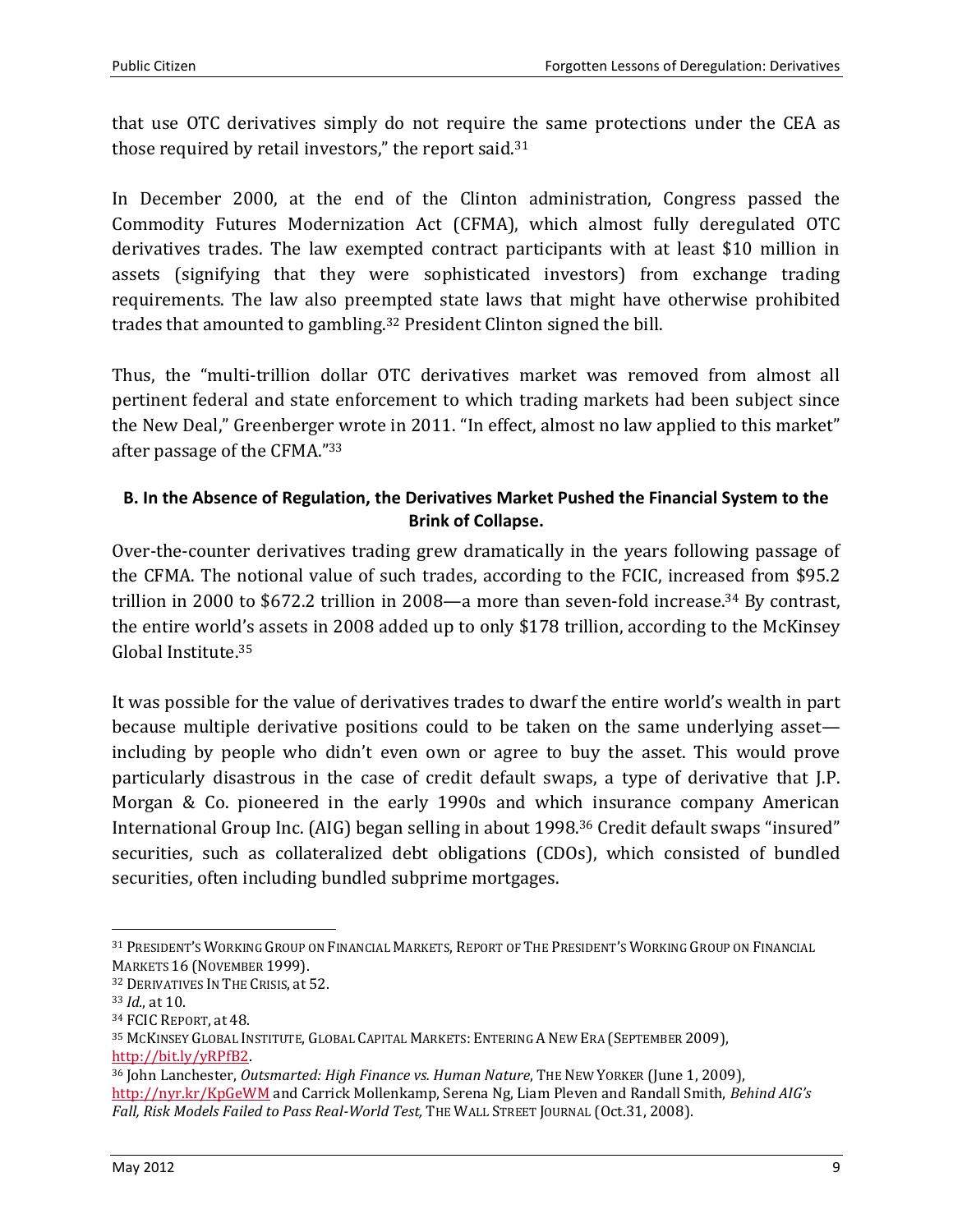Between 2003 and 2007, Wall Street created \$700 billion in CDOs that included mortgagebacked securities as collateral. <sup>37</sup> Wall Street managers were hungry for mortgages to fashion new CDOs, for which they profited handsomely. This appetite effectively enabled mortgage lenders to lower their underwriting standards because they believed they could easily unload newly issued mortgages to CDO underwriters. "In effect, the CDO became the engine that powered the mortgage supply chain," the FCIC wrote.<sup>38</sup>

But CDOs and credit default swaps were intertwined, as evidenced by the FCIC's finding that credit default swaps also "fueled the mortgage securitization pipeline."<sup>39</sup> Investors in CDOs gleaned a sense of security by purchasing credit default swaps, which, they believed, would protect them in case their CDOs failed. "Investors became unmoored from the essential risk underlying loans to non-credit worthy individuals" because credit default swaps provided a "seeming safety net to these risky investments," Greenberger wrote.<sup>40</sup>

The worldwide credit default swaps market, according to the FCIC, increased from \$6.4 trillion at the end of 2004 to \$58.2 trillion by the end of 2007.<sup>41</sup> As Greenberger has noted, that nearly equaled the gross domestic product for the entire world, which in 2007 was about \$60 trillion.<sup>42</sup>

The danger posed by credit default swaps was compounded because—unlike most derivatives—they paid off their entire notional value if the underlying asset failed, rather than simply paying according to a fluctuation of an underlying asset value.<sup>43</sup> In a rough analogy, a traditional derivative would have paid the difference between a mortgage and the amount a bank could recoup in a foreclosure sale. But a CDS would pay the entire mortgage value. In practice, the stakes were astronomically greater due to the aggregated nature of the CDOs that credit default swaps insured.

<sup>37</sup> FCIC REPORT, at 129.

<sup>38</sup> *Id.,* at 128.

<sup>39</sup> *Id.,* at xxiv.

<sup>40</sup> DERIVATIVES IN THE CRISIS, at 12.

<sup>41</sup> FCIC REPORT*,* at 50.

<sup>42</sup> World Bank[, http://bit.ly/w6l6pl.](http://bit.ly/w6l6pl)

<sup>43</sup> *The Role of Derivatives in the Financial Crisis Testimony, Financial Crisis Inquiry Commission* (June 30, 2010), testimony of Prof. Michael Greenberger, [http://bit.ly/yiYNrt.](http://bit.ly/yiYNrt)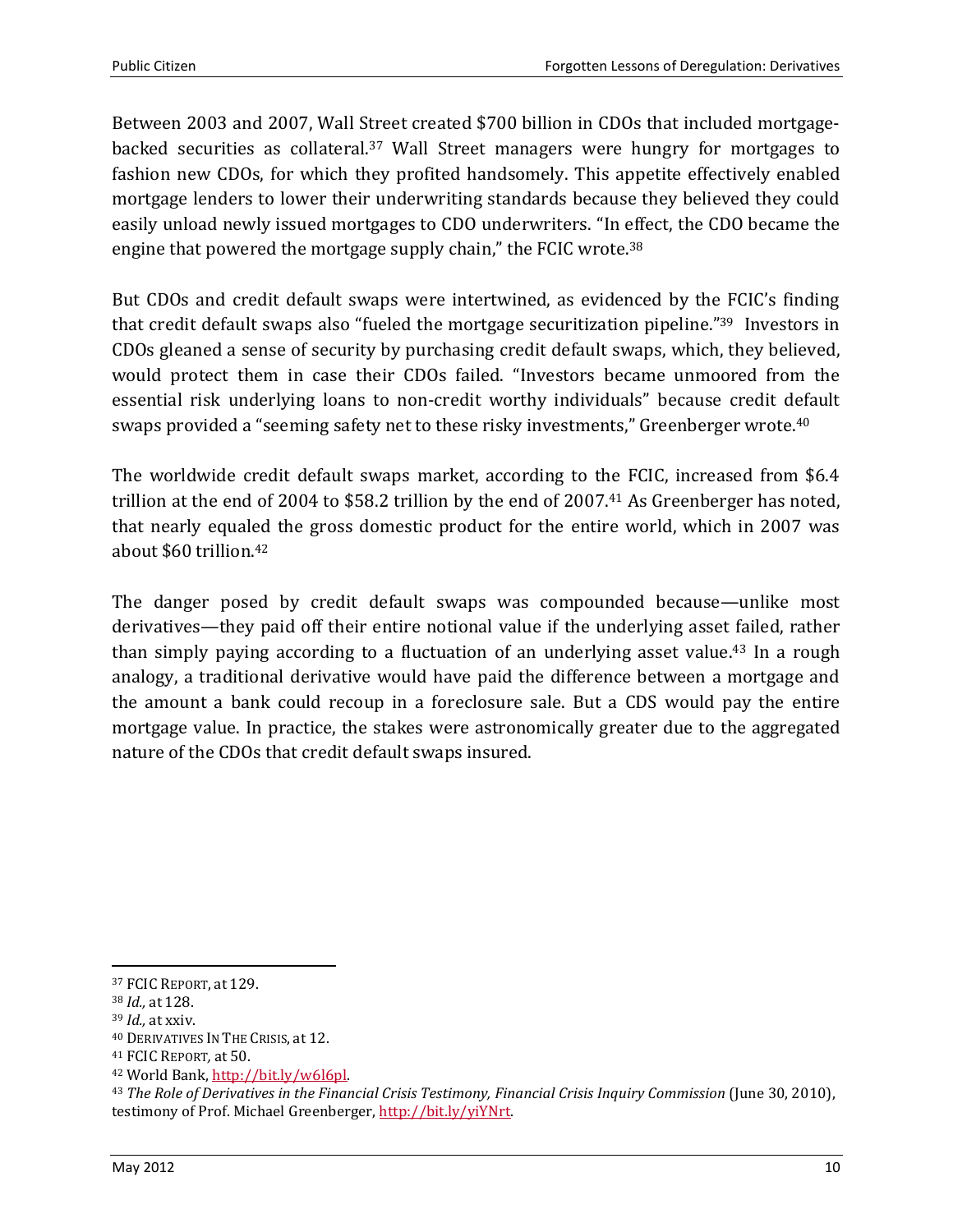### "By 2008 our regulatory framework with respect to derivatives was manifestly inadequate." —*Former Treasury Secretary Lawrence Summers (2010)*

This danger was further exacerbated because multiple credit default swaps could be purchased on the same underlying asset. Besides using credit default swaps to insure assets they owned, investors could purchase them on assets owned by others. Such arrangements were called "naked credit default swaps" and were the equivalent of buying insurance on a neighbor's house in the hopes that it burns down.<sup>44</sup>

Naked credit default swaps marked an evolution in the purpose of derivatives from their traditional risk-management function to sheer gambling. When the financial crisis struck in 2008, three-to-four times as many naked credit default swaps were in circulation as credit default swaps held by investors who owned the underlying asset. <sup>45</sup> This amounted to many investors buying fire insurance on the same house. If one such house burned down, it would be a very bad day for the company insuring it. Naked credit default swaps left open the possibility that thousands or millions of houses that were insured many times over could, metaphorically, catch fire at once. Such a wildfire would constitute catastrophic day for the insurance company.

But issuers of credit default swaps—particularly AIG—saw no such risk. They viewed the fees they received from credit default swaps as virtually free money because they did not think they would ever have to pay. AIG's models showed only a 0.15 percent chance—1 in 667—that it would ever have to make a single payment on a credit default swap because of the supposed diversity of assets within CDOs.<sup>46</sup>

Because of this misplaced confidence and the absence of regulations to prevent firms from taking undue risks, credit default swap issuers did not maintain adequate reserves in case of disaster. AIG, for instance, took on \$500 billion in credit default swap risks without being required to post any collateral, according to the FCIC.<sup>47</sup>

l

<sup>44</sup> *See, e.g.*, MICAH HAUPTMAN, PUBLIC CITIZEN, BANKING ON FAILURE: SPECULATORS' USE OF CREDIT DEFAULT SWAPS TO BET ON OTHERS' MISFORTUNE IS UNSEEMLY, DANGEROUS (November 2011)[, http://bit.ly/xmcKHd.](http://bit.ly/xmcKHd) <sup>45</sup> DERIVATIVES IN THE CRISIS, at 14.

<sup>46</sup> Brady Dennis and Robert O'Harrow Jr., *A Crack in The System*, WASHINGTON POST (Dec. 30, 2008), [http://wapo.st/2qmzdG.](http://wapo.st/2qmzdG)

<sup>47</sup> FCIC REPORT, at 50.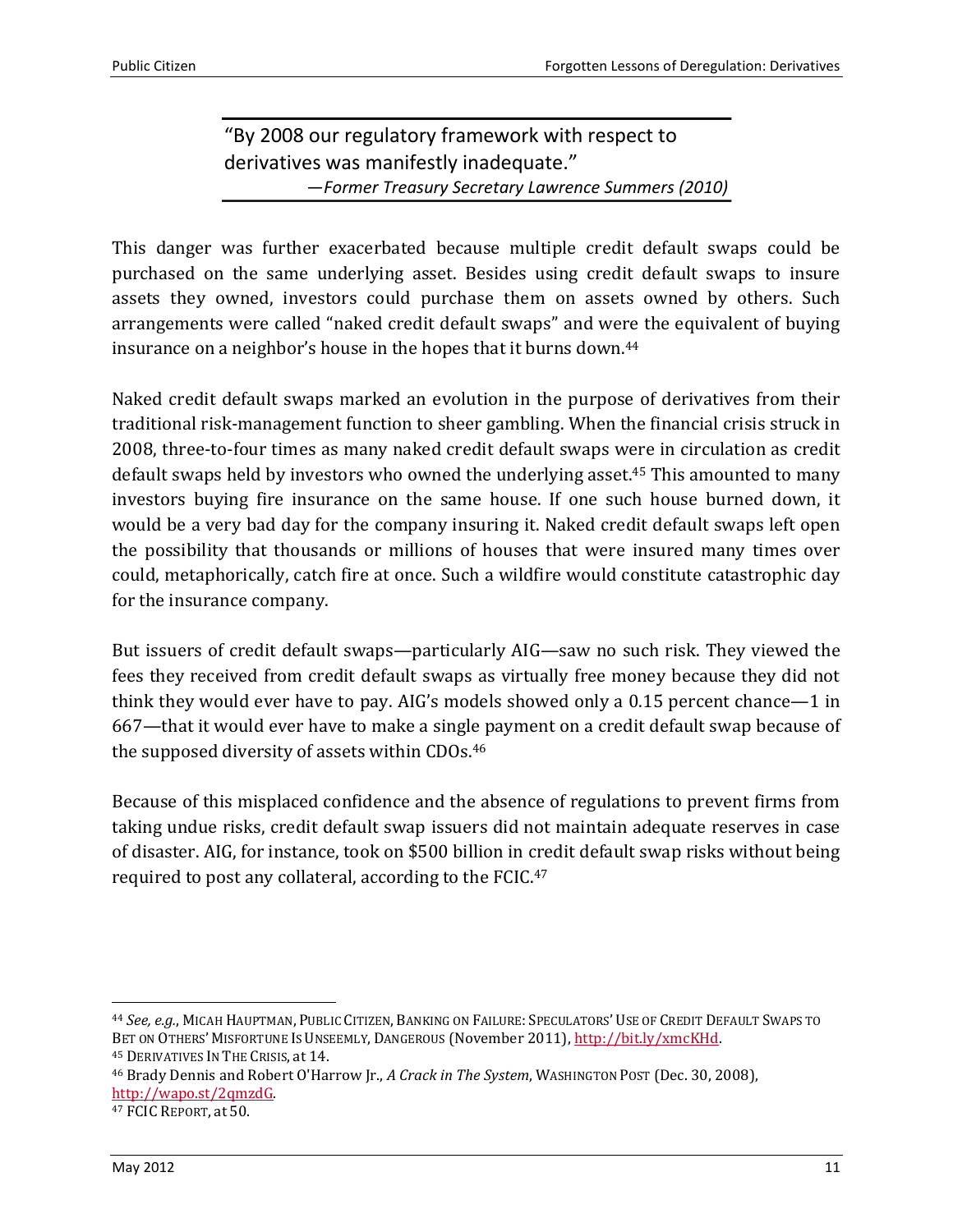"Very strongly held views in the financial services industry in opposition to regulation were insurmountable." —*Former Treasury Secretary Robert Rubin, claiming in 2010 that he had favored greater regulation of derivatives in the 1990s*

Issuers of credit default swaps were permitted to take such risks in part because credit default swaps were not regarded as insurance, even though that is essentially what they were.<sup>48</sup> If credit default swaps were defined as insurance, they would have been regulated by the states. This means they would have been subject to capital reserve requirements and naked credit default swaps would have been illegal. 49

"Under state insurance law, [naked credit default swaps] would be considered insuring someone else's risk, which is flatly banned," Greenberger wrote. To preserve their noninsurance status, credit default swap dealers advised bond issuers who purchased their products to refer to them as "swaps," not insurance.<sup>50</sup>

The fact that credit default swaps were traded off of regulated exchanges heightened the risk they posed. On regulated exchanges, a clearing facility guaranteed each counterparty against the others. Consequently, the clearing facility required the parties to post adequate collateral. No such protections applied to over-the-counter trades.<sup>51</sup>

Eventually, the housing bubble burst, causing widespread mortgage defaults and corresponding defaults of CDOs. Holders of credit default swaps that insured those CDOs demanded billions of dollars in collateral. But AIG, the largest CDS provider, had nowhere near the capital to satisfy these demands. AIG's inability to make good on its obligations threatened to trigger a chain reaction of failures throughout the financial system that would cripple the economy. <sup>52</sup>

<sup>48</sup> MICAH HAUPTMAN, PUBLIC CITIZEN, BANKING ON FAILURE: SPECULATORS' USE OF CREDIT DEFAULT SWAPS TO BET ON OTHERS' MISFORTUNE IS UNSEEMLY, DANGEROUS (November 2011)[, http://bit.ly/xmcKHd.](http://bit.ly/xmcKHd)

<sup>49</sup> DERIVATIVES IN THE CRISIS, at 12.

<sup>50</sup> *Id.*, at 13.

<sup>51</sup> *Id*.

<sup>52</sup> *See*, *e.g*., Mary Williams Walsh, *A.I.G. Secures \$150 Billion Assistance Package*, THE NEW YORK TIMES (Nov. 10, 2008), [http://nyti.ms/IJGNes.](http://nyti.ms/IJGNes)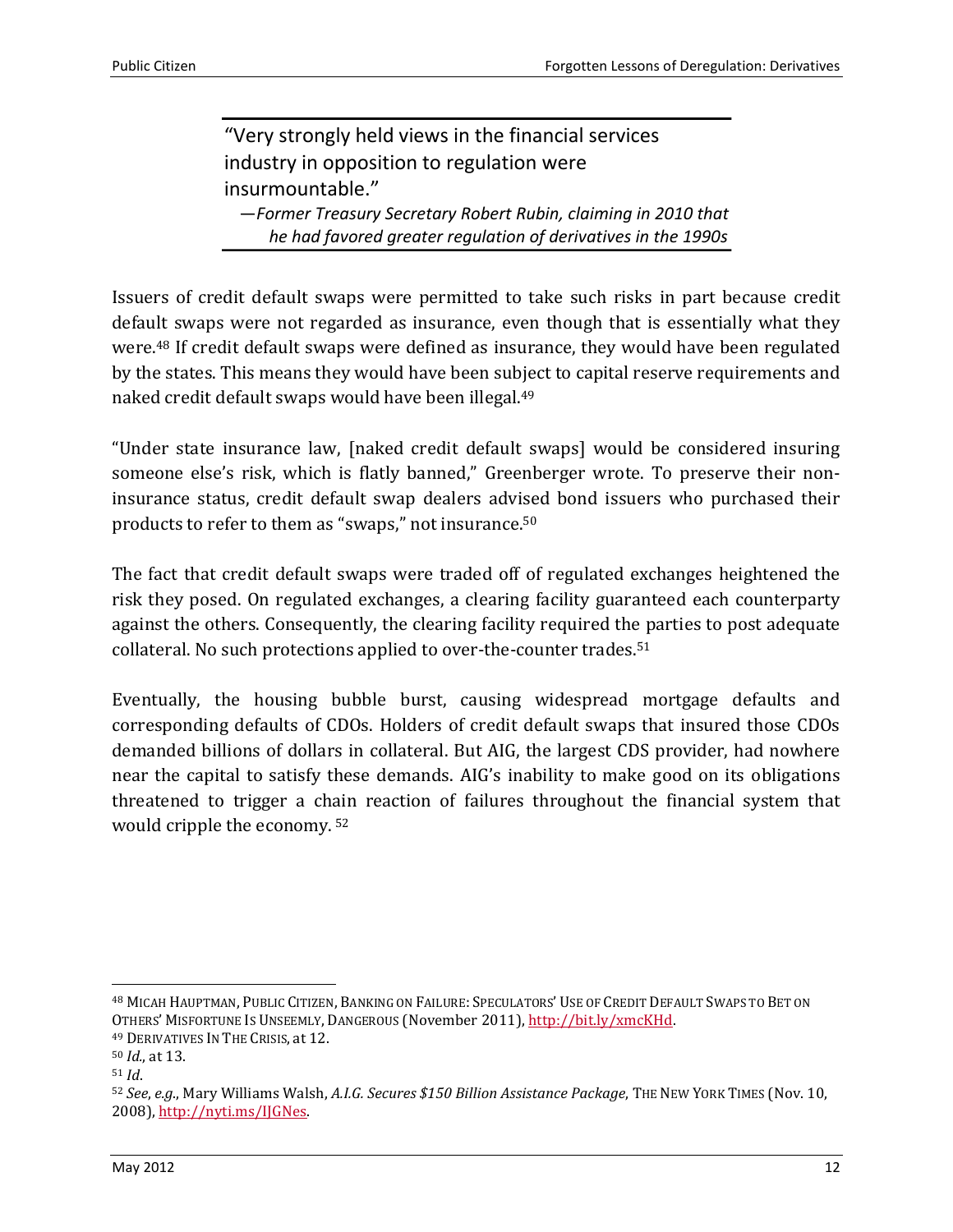"Those of us who have looked to the self-interest of lending institutions to protect shareholder's equity (myself especially) are in a state of shocked disbelief.." —*Former Federal Reserve Chairman Alan Greenspan (2008)*

This threat prompted Congress to authorize hundreds of billions of dollars in bailouts to prevent a full economic meltdown. AIG has since received at least \$140 billion from the government through various programs.<sup>53</sup> To put this figure in perspective, it would fund the SEC for about 105 years and the CFTC for about 683 years.<sup>54</sup>

#### **C. The Policy Makers Who Pushed for Derivatives Deregulation Now Admit They Were Wrong.**

Today, there is widespread consensus, even among those who pressed for a laissez faire approach in the 1990s, that creating a regulation-free haven for derivatives was a big mistake.

In 1998, Lawrence Summers warned Brooksley Born that any step toward regulating derivatives would cause the greatest economic disaster since World War II. He also cosigned the report claiming that parties in derivatives trades did not need oversight because they were "sophisticated."

He no longer holds these views. While stating that he could not have foreseen the changes in the derivatives market when he pressed for deregulation, he told the FCIC that "by 2008 our regulatory framework with respect to derivatives was manifestly inadequate."<sup>55</sup>

Robert Rubin, Summers' predecessor as Treasury secretary, co-signed the 1998 statement expressing "grave concerns" about Born's solicitation of opinions on whether to alter derivatives' regulation. He now sees this episode differently. He had agreed with Born's views at the time, he told the FCIC in 2010, but "very strongly held views in the financial services industry in opposition to regulation were insurmountable."<sup>56</sup>

<sup>54</sup> U.S. SECURITIES AND EXCHANGE COMMISSION IN BRIEF FY 2013 CONGRESSIONAL JUSTIFICATION (February 2012), <http://1.usa.gov/AcnCZH> and Christopher Doering, *Obama Seeks \$308 Million Budget for CFTC*, REUTERS (FEB. 10, 2012), [http://reut.rs/xYcMe7.](http://reut.rs/xYcMe7) <sup>55</sup> FCIC REPORT, at 49..

l

<sup>53</sup> *Id.* and *Where Is the Money: Eye on the Bailout*, PROPUBLICA, [http://bit.ly/zIe07l.](http://bit.ly/zIe07l)

<sup>56</sup> *Id.*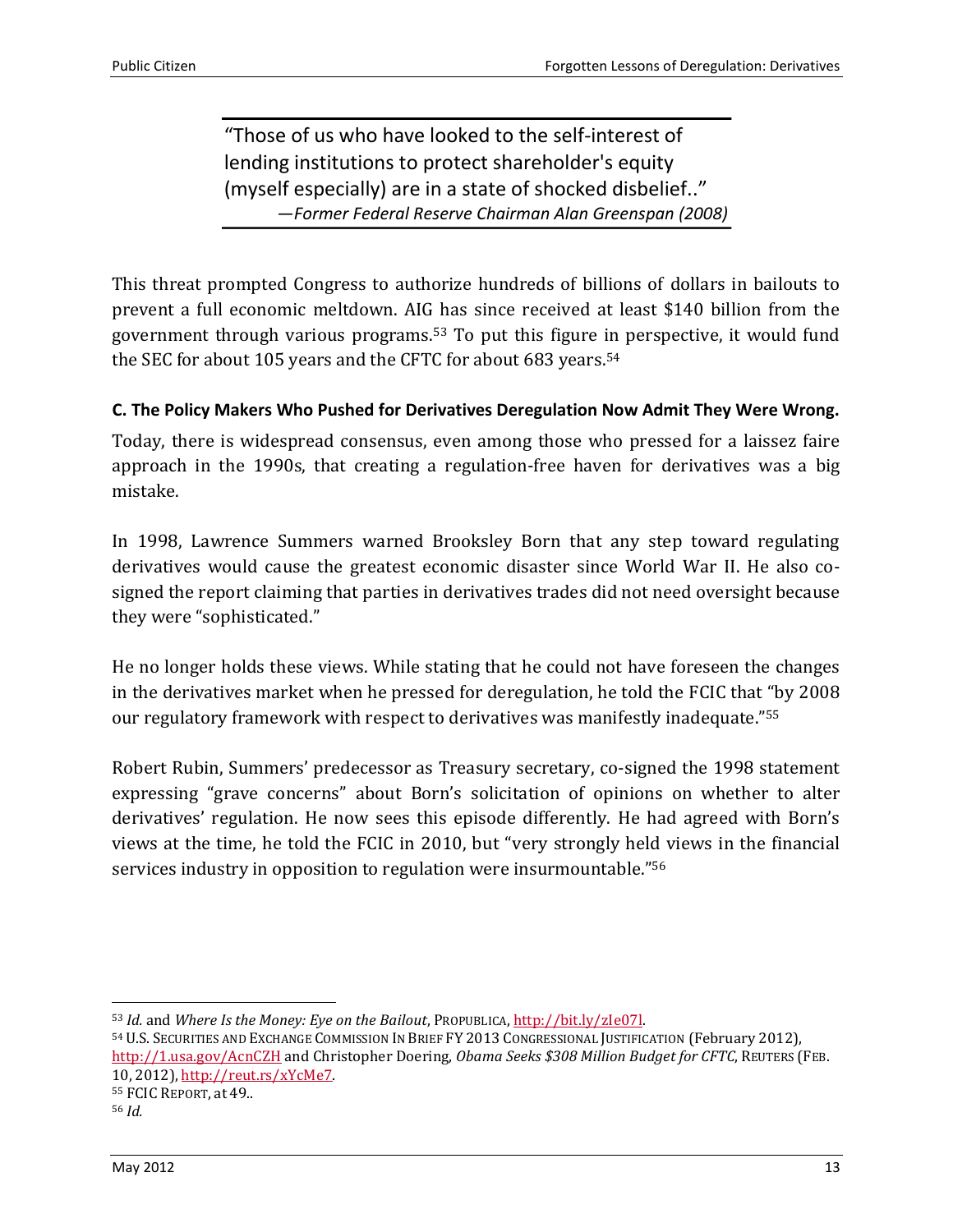"Even if less than 1 percent of the total investment community is involved in derivative exchanges, so much money was involved that if they went bad, they could affect 100 percent of the investments. And indeed 100 percent of the citizens … and I was wrong about that." —*Former President Bill Clinton (2010)*

In Rubin's defense, he warned about the risks of unregulated derivatives in his 2003 memoirs. <sup>57</sup> But when critical decisions were being made in the late 1990s, Rubin used his substantial influence to help block regulation, not to insist on it.<sup>58</sup>

Former Federal Reserve Chairman Greenspan, who was perhaps the most ardent advocate for deregulating derivatives, admitted at the onset of the financial crisis in 2008 that he had been "partially" wrong in his view that derivatives did not require more oversight. "Credit default swaps, I think, have serious problems associated with them," he testified. More fundamentally, in repudiation of his longstanding faith in markets' ability to regulate themselves, Greenspan testified, "those of us who have looked to the self-interest of lending institutions to protect shareholder's equity (myself especially) are in a state of shocked disbelief."<sup>59</sup>

Greenspan continued: "The evidence strongly suggests that without the excess demand from securitizers, subprime mortgage originations, undeniably the original source of the crisis, would have been far smaller and defaults, accordingly, far fewer" 60

Former President Clinton expressed a mea culpa for allowing himself to be convinced that the regulation of derivatives was unnecessary because only sophisticated investors traded them. "Even if less than 1 percent of the total investment community is involved in derivative exchanges, so much money was involved that if they went bad, they could affect 100 percent of the investments, and indeed 100 percent of the citizens … and I was wrong about that."<sup>61</sup>

<sup>57</sup> Dan Froomkin*, Rubin: I Actually Supported Regulating Derivatives*, HUFFINGTON POST (June 20, 2010), [http://huff.to/aMXj1N.](http://huff.to/aMXj1N)

<sup>58</sup> *Id.*

<sup>59</sup> Testimony of former Federal Reserve Chairman Alan Greenspan before the House of Representatives Committee on Government Reform (110th Cong., Oct. 23, 2008), [http://bit.ly/JcqBPL.](http://bit.ly/JcqBPL) <sup>60</sup> *Id.*

<sup>61</sup> Dan Froomkin*, Rubin: I Actually Supported Regulating Derivatives*, HUFFINGTON POST (June 20, 2010) [http://huff.to/aMXj1N.](http://huff.to/aMXj1N)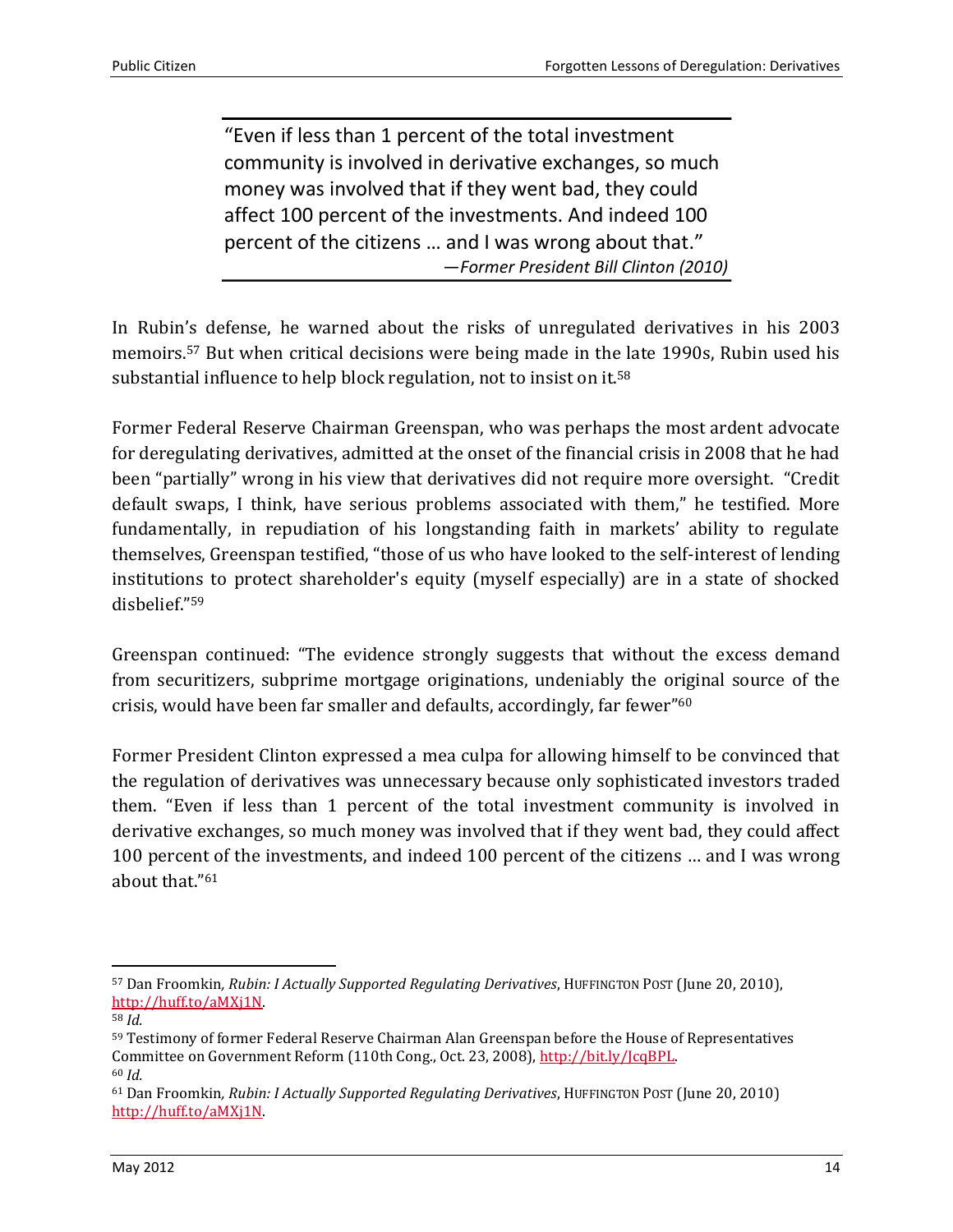#### **D. Dodd-Frank Enacted Significant Reforms but Members of Congress Are Seeking to Reduce These Protections.**

The Dodd-Frank law instituted measures to make derivatives trading transparent and less risky for the financial system. The law generally called for swaps to be traded on designated exchanges, to be cleared by designated organizations, and to be subject to capital and margin requirements.

Trading on exchanges provides for transparency, permitting buyers to shop for competitive prices. Clearing ensures that centralized organizations accept responsibility to make good on contract obligations. This would prevent reprisals of the AIG episode, in which no backstop was in place—save for the taxpayers. The capital and margin requirements plug the gaping regulatory hole that allowed the likes of AIG to take on risks that exceeded its resources. The act allowed swaps that are highly customized be traded off of exchanges. But even in these cases, it imposed capital and margin requirements and insisted on public reporting.<sup>62</sup>

Since the passage of Dodd-Frank, industry has engaged in a concerted effort to weaken it. At least nine bills are pending in Congress that would water down its derivatives reforms. Three additional bills would saddle federal agencies with additional burdens to fulfill requirements to issue concerning financial services, including those involving derivatives. [See Appendix]

Among other things, these bills would eliminate a requirement for federally insured banks to spin off their derivatives operations; $63$  reduce disclosure requirements for certain derivatives trades;<sup>64</sup> provide a broad exemption from Dodd-Frank's provisions for swaps involving foreign affiliates of U.S. companies; <sup>65</sup> and exempt purportedly small players, even those with up to \$200 billion in the notional value of their derivatives exposure.<sup>66</sup>

These proposals threaten to create large oversight-free zones that could allow risky behaviors to flourish. We have seen the damage caused by the errors in judgment in the late 1990s. Congress and federal agencies need to ensure that there is no sequel.

<sup>62</sup> Dodd-Frank Wall Street Reform and Consumer Protection Act § 701-814 and DERIVATIVES IN THE CRISIS, at 17-26.

<sup>63</sup> H.R. 1838, 112th Cong. (2011).

<sup>64</sup> H.R. 2586, 112th Cong. (2011).

<sup>65</sup> H.R. 3283, 112th Cong. (2011).

<sup>66</sup> H.R. 3336, 112th Cong. (2012) and Letter from Americans for Financial Reform to members of Congress (April 11, 2012).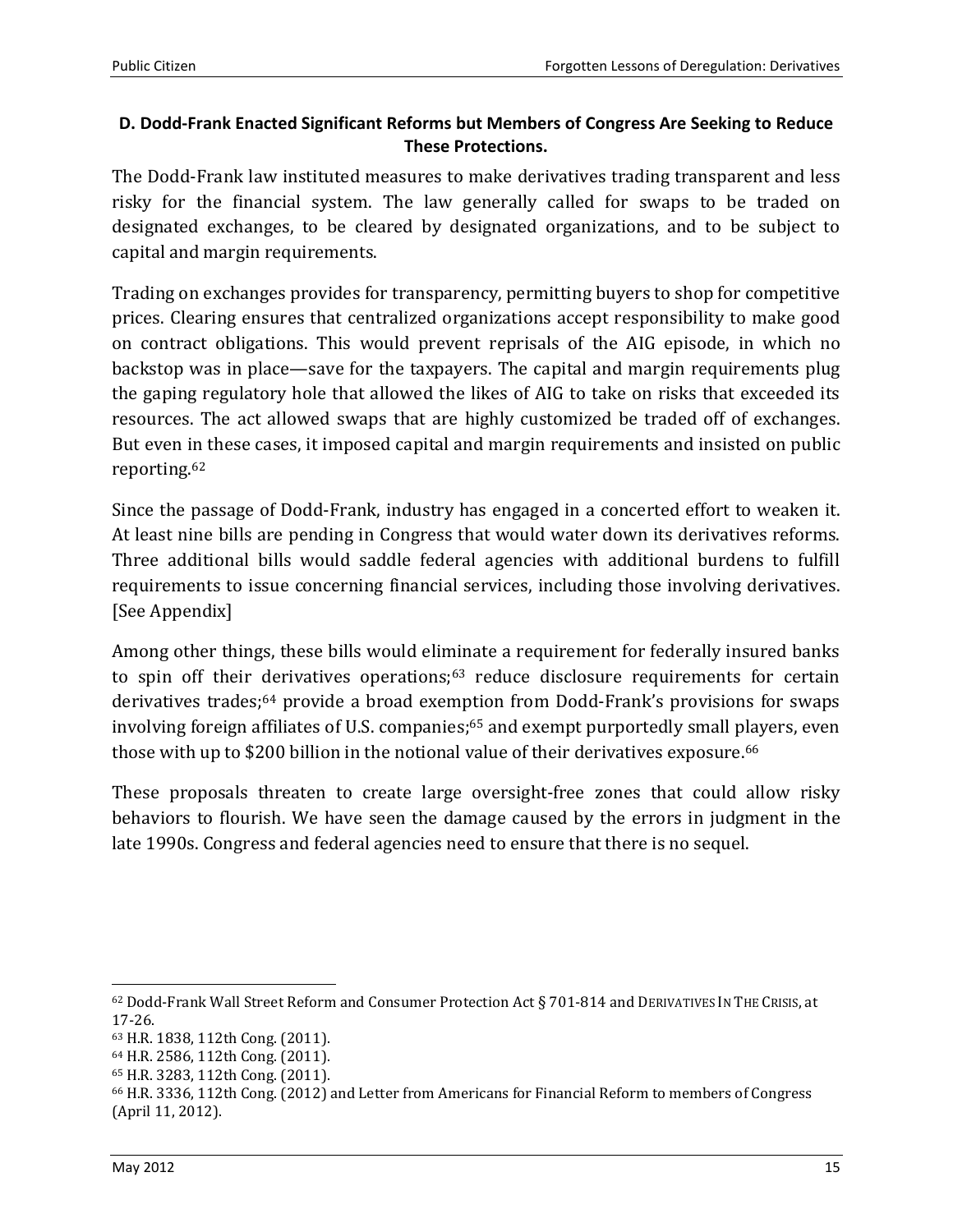# **Appendix**

# **Bills Seeking to Weaken Derivatives Regulation**

| <b>Bill Number, Title Sponsor</b>                                                                                  | <b>Brief Summary</b>                                                                                                                                                                                                                                                                                    | <b>Status</b>                                                                                                                                                 |
|--------------------------------------------------------------------------------------------------------------------|---------------------------------------------------------------------------------------------------------------------------------------------------------------------------------------------------------------------------------------------------------------------------------------------------------|---------------------------------------------------------------------------------------------------------------------------------------------------------------|
| H.R. 1838, Swaps Bailout<br>Prevention Act, Rep. Nan<br>Hayworth (R-N.Y.)                                          | Amends Section 716 of Dodd-Frank (known as the<br>Lincoln amendment), which bans federally insured<br>financial institutions from engaging in swaps trading.<br>Amended in committee to exempt foreign swap<br>activity by subsidiaries of U.S. banks.                                                  | Passed House Committee<br>on Financial Services by<br>voice vote, Feb 16, 2012.                                                                               |
| H.R. 2586, Swap Executive<br>Facility Clarification Act,<br>Rep. Scott Garrett (R-N.J.)                            | Bans regulators from requiring swaps exchanges<br>(SEFs) to make bids or offers available to participants.                                                                                                                                                                                              | Passed House Committee<br>on Financial Services by<br>voice vote, Nov. 30, 2011;<br>Passed House Committee<br>on Agriculture by voice<br>vote, Jan. 25, 2012. |
| H.R. 2682, Business Risk<br>Mitigation and Price<br>Stabilization Act, Rep.<br>Michael Grimm (R-N.Y.)              | Prohibits regulators from requiring derivatives end<br>users qualifying for clearing exemption (such as<br>airlines) to post margin.                                                                                                                                                                    | Passed House 370-24 on<br>March 26, 2012.<br>(Corresponds with Senate<br>Bill S. 1650)                                                                        |
| H.R. 2779, (no title),<br>Rep. Steve Stivers (R-Ohio)                                                              | Provides broad exemption from regulation of swaps<br>between affiliates.                                                                                                                                                                                                                                | Passed House 357-36,<br>March 26, 2012.                                                                                                                       |
| H.R. 3283, Swap<br>Jurisdiction Certainty Act,<br>Rep. Jim Himes (D-Conn.)                                         | Provides broad regulatory exemption for U.S. swap<br>dealers when dealing with foreign entities, including<br>foreign affiliates of U.S. companies; replaces U.S.<br>capital regulation and oversight for foreign affiliates of<br>U.S. companies with oversight by the non-U.S.<br>jurisdiction.       | Passed House Committee<br>on Financial Services 41-<br>18, March 27, 2012;<br>referred to House<br>Committee on Agriculture.                                  |
| H.R. 3336, Small Business<br>Credit Availability Act, Rep.<br>Vicky Hartzler (R-Mo.)                               | Exempts any bank, thrift, credit union or farm credit<br>institution from being considered a "financial entity" if<br>it has less than \$1 billion in "outward exposure" or<br>swaps connected to hedges.                                                                                               | Passed House 312-111,<br>April 25, 2012.                                                                                                                      |
| H.R. 3527, Protecting Main<br><b>Street End-Users from</b><br>Excessive Regulation,<br>Rep.Randy Hultgren (R-III.) | Exempts transactions for hedging or mitigating<br>commercial risk from the calculation of whether one<br>meets the threshold to be designated as a swap<br>dealer; creates exemption from margin and clearing<br>requirements for swap dealers trading up to \$3 billion<br>in notional value annually. | Passed House Committee<br>on Agriculture by voice<br>vote, Jan. 25, 2012.                                                                                     |
| S. 947, (no title), Sen. Mike<br>Johanns (R-Neb.)                                                                  | Exempts various trades from specified margin<br>requirements, including swaps in which one of the<br>counterparties is neither a swap dealer nor a major<br>swap participant.                                                                                                                           | Referred to Senate<br>Committee on Banking,<br>Housing, and Urban<br>Affairs.                                                                                 |
| S. 1650, Dodd-Frank<br>Improvement Act, Sen.<br>Mike Crapo, (R-Idaho)                                              | Establishes SEC Office of Derivatives to coordinate<br>oversight and administer derivatives-related rules.                                                                                                                                                                                              | Referred to Senate<br>Committee on Banking,<br>Housing, and Urban<br>Affairs.                                                                                 |